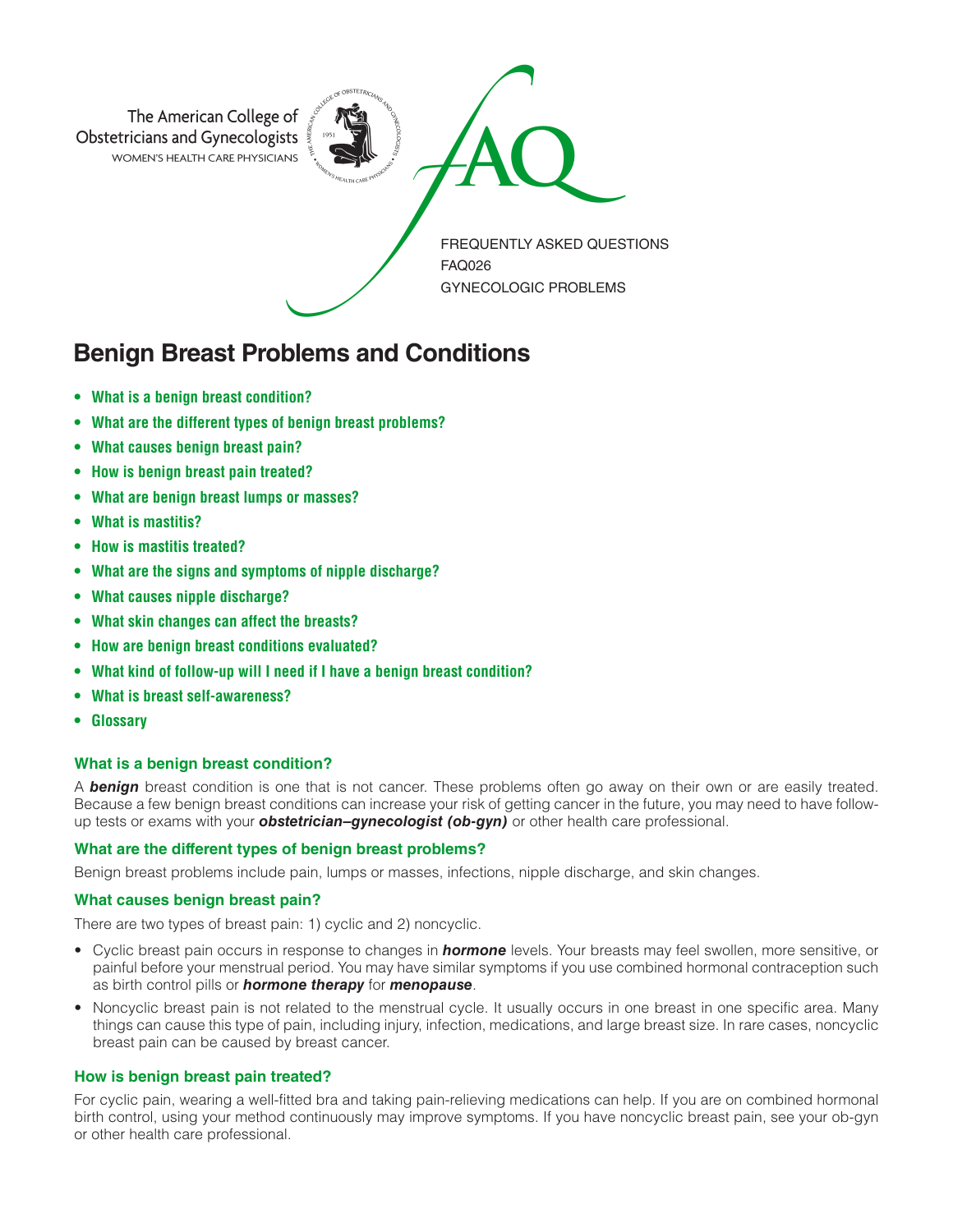## **What are benign breast lumps or masses?**

There are different types of benign breast lumps. In general, benign breast masses are divided into three types:

- 1. *Nonproliferative*—This type of mass has normal *cells*. A common example is a *cyst*. Cysts are usually small. They usually go away by themselves or can be drained with a needle. Another example is a simple *fibroadenoma*. Simple fibroadenomas usually shrink or go away on their own. They may need to be surgically removed if they are large or keep growing.
- 2. *Proliferative without atypia*—In this type of breast mass, the cells are increasing in number but are otherwise normal. Having this type of lump slightly increases the risk of future breast cancer over the long term. They usually are surgically removed, but sometimes they can just be watched to make sure they are not growing.
- 3. *Atypical hyperplasia*—Hyperplasia is a condition in which cells are increasing in number. Atypia means that the cells do not look normal under a microscope. Atypical hyperplasia greatly increases the risk of developing breast cancer in the future. Surgery to remove the cells and the area around them is recommended, along with close follow-up.

## **What is mastitis?**

*Mastitis* is an infection of the breast tissue. It most commonly happens when a milk duct becomes clogged with milk during breastfeeding and does not drain properly. Your breast will be red, swollen, warm, and painful in one specific area. Mastitis can cause flu-like symptoms, such as fever, aches, and fatigue.

#### **How is mastitis treated?**

You may be prescribed an *antibiotic* to treat the infection. Applying warm compresses can help relieve the pain. It is safe to breastfeed your baby when you have mastitis and are taking an antibiotic.

#### **What are the signs and symptoms of nipple discharge?**

Benign discharge tends to occur in both breasts and only when the breast or nipple is squeezed. It is usually milky white or greenish in color. Discharge that is bloody or clear is more concerning.

### **What causes nipple discharge?**

Discharge from the nipple is a common benign breast symptom. During pregnancy, nipple discharge is normal as the breasts get ready to produce milk. In women who are not pregnant, it can be caused by hormonal changes. Some medications can cause nipple discharge. Nipple discharge should be checked by an ob-gyn or other health care professional.

#### **What skin changes can affect the breasts?**

Breast skin can be affected by common skin problems, such as psoriasis and eczema. Yeast infection of the skin folds under the breast is a common condition. Women with large breasts are more likely to have this problem. Some skin changes of the breast raise concern for cancer. These include redness, warmth, dimpling of the skin, and ulcers (small, red, painful blisters). Nipple changes such as crusting, scaling, or a nipple that has changed shape also raise concern. Tell your ob-gyn or other health care professional about any skin changes that you notice.

#### **How are benign breast conditions evaluated?**

If you have breast symptoms, let your health care professional know. You most likely will have a breast exam. In some cases, you may need to have an imaging test of your breast. Breast imaging can be done with *mammography*, an *ultrasound exam*, or *magnetic resonance imaging (MRI)*. Imaging may be followed by a *biopsy.*

#### **What kind of follow-up will I need if I have a benign breast condition?**

Most benign breast conditions do not increase your risk of cancer, but some, such as certain types of breast lumps, do. If you have a condition that increases the risk of cancer, more frequent clinical breast exams and imaging tests over the next 1–2 years may be recommended. The recommended course of follow-up is based on your age, health risks, and test results.

#### **What is breast self-awareness?**

Being aware of how your breasts normally look and feel is called breast self-awareness. Knowing what is normal for you will help you detect any changes that may signal a problem. If you notice any of the following, contact your health care professional:

- A new lump
- Skin changes
	- —Thickening
	- —Dimpling
	- —Unexplained reddening
	- —Nipple scaling or redness
	- —Ulcers
- Pain (especially if it is in one place or is getting worse)